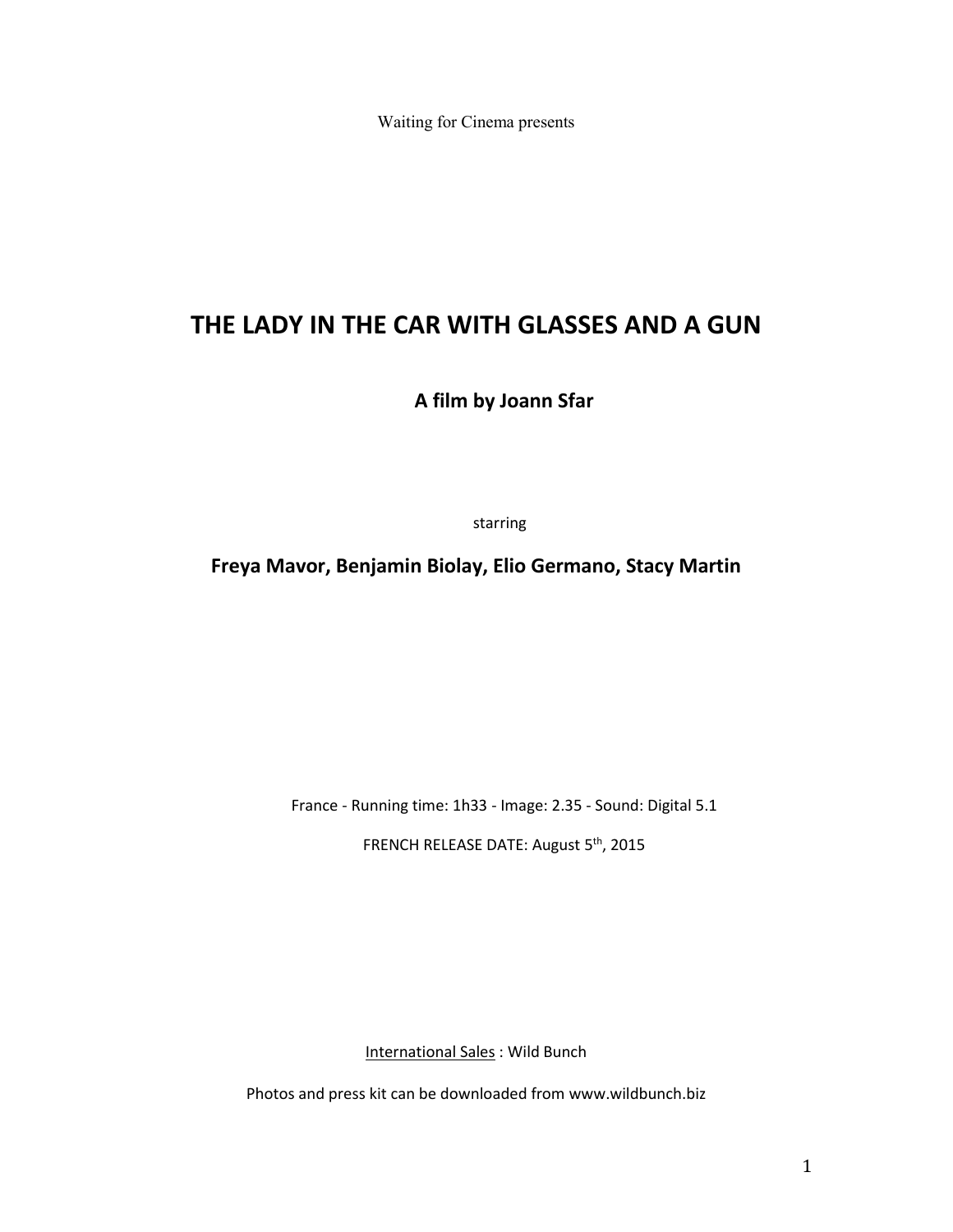## **SYNOPSIS**

She's the most beautiful, most short-sighted, most sentimental, most perplexing, most obstinate, most untrustworthy and most troubling of heroines. The lady in the car has never seen the sea. On the run from the police, she keeps telling herself she's not crazy. Only...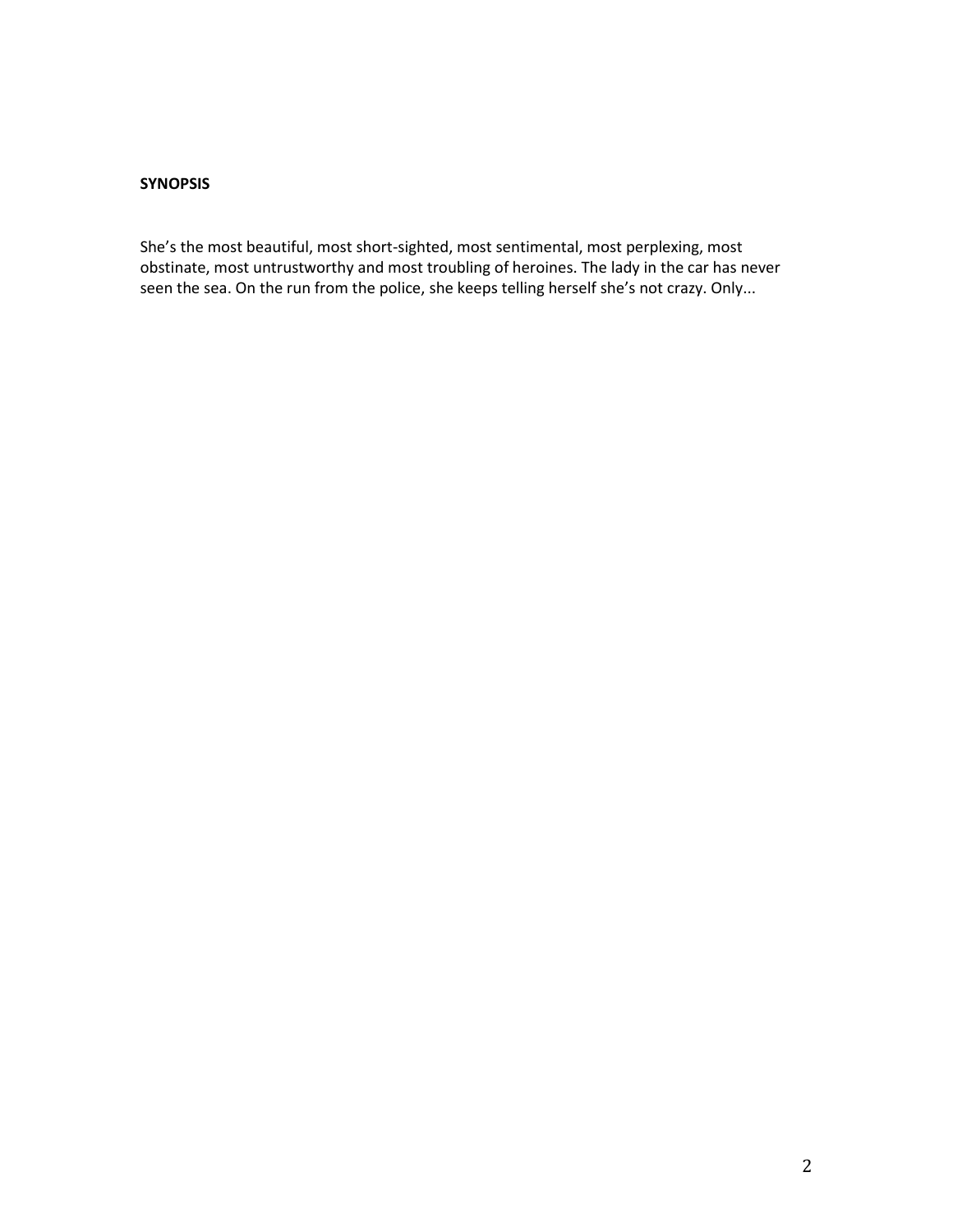#### **INTERVIEW WITH JOANN SFAR**

## **"Most of my relatives had started to think that this third novel would never materialise." (Author's preface)**

That's what happened to me. *The Rabbi's Cat* and *Gainsbourg: A Heroic Life* were released a few months apart, but were made at the same time. Once they were done, I went through an awkward phase and refused everything that was proposed to me. As soon as a biopic went into production, it landed on my desk. If a film had a Jew in it, then it was for me. I also turned down all sorts of family comedies. They weren't what I was interested in; I wanted something different. So I worked for a year with David Heyman - producer of the Harry Potter series - and Guillermo del Toro. The idea was to make a horror film, a monster movie, in English, but it never materialised. Then this script came my way. It was a kid's dream. Everything I loved as a boy was in it: a beautiful woman, a *really* bad bad guy, violent on-screen deaths. It was a thriller, a genre I love and which provokes simple emotions. Above all I saw it as a way of satisfying my passion for American cinema, but at the same time felt justified as a Frenchman since we'd be playing on the neuroses of my country.

Recently I realised that I did make my horror film after all. For two years I'd wanted to make a new version of *The Bride of Frankenstein. The Lady in the Car* tells the story of a girl who is subjected to injustices and ends up grabbing a gun. When you want to make *The Bride of Frankenstein* and you accept a script like this, you can tell yourself whatever you like… you'll still end up making a monster movie of sorts… only it is hidden in the closet."

## **"And then this."**

This? This would be the turnkey screenplay that Gilles Marchand and Patrick Godeau delivered to me. I think they thought of me because they both liked the Gainsbourg and Bardot sequence in *Gainsbourg: A Heroic Life*. They must have thought I'd be able to do the 70s. Personally, I didn't at all want to fall back on cynicism or easy irony. What really interested me was that for the first time I'd be directing a film I hadn't written. As a result I had to fight, sometimes with and sometimes against the script. In Japrisot's novel, everything is explicit - sometimes too explicit. Naturally, many things had been taken out for the screenplay, what was left was the basic facts which I played with, on the sly, and filled out with recollections of the novel and certain cinematic memories (references to *Rider On the Rain*, oddly enough, and to all the 70s movies that shaped me). Coppola said that *"to adapt a novel isn't to copy its structure, but to find its language."* So sometimes I'd cut out parts of the screenplay and use sentences from the novel - even insignificant sentences, just to get a feeling, a colour, a more faithful impression."

#### **"She was driving through a dream, lights blazing."**

There aren't so many great French thriller writers. I grew up reading the detective novels by Jonquet, Manchette and Japrisot. They fed me to the point that my imagination owes a lot to them. Ideas of the double (that can be found in many of my graphic novels and films), of dreams, and guilt: I owe a lot of that to Japrisot. What I like most about his work is the subtext. The fairytale aspect of his books gives remarkable depth to plots that could appear quite shallow. In *The Lady in the Car*, a girl poses as another girl to cover up a crime. But behind the thriller, Japrisot is exploring fundamental topics and digging into the French psyche.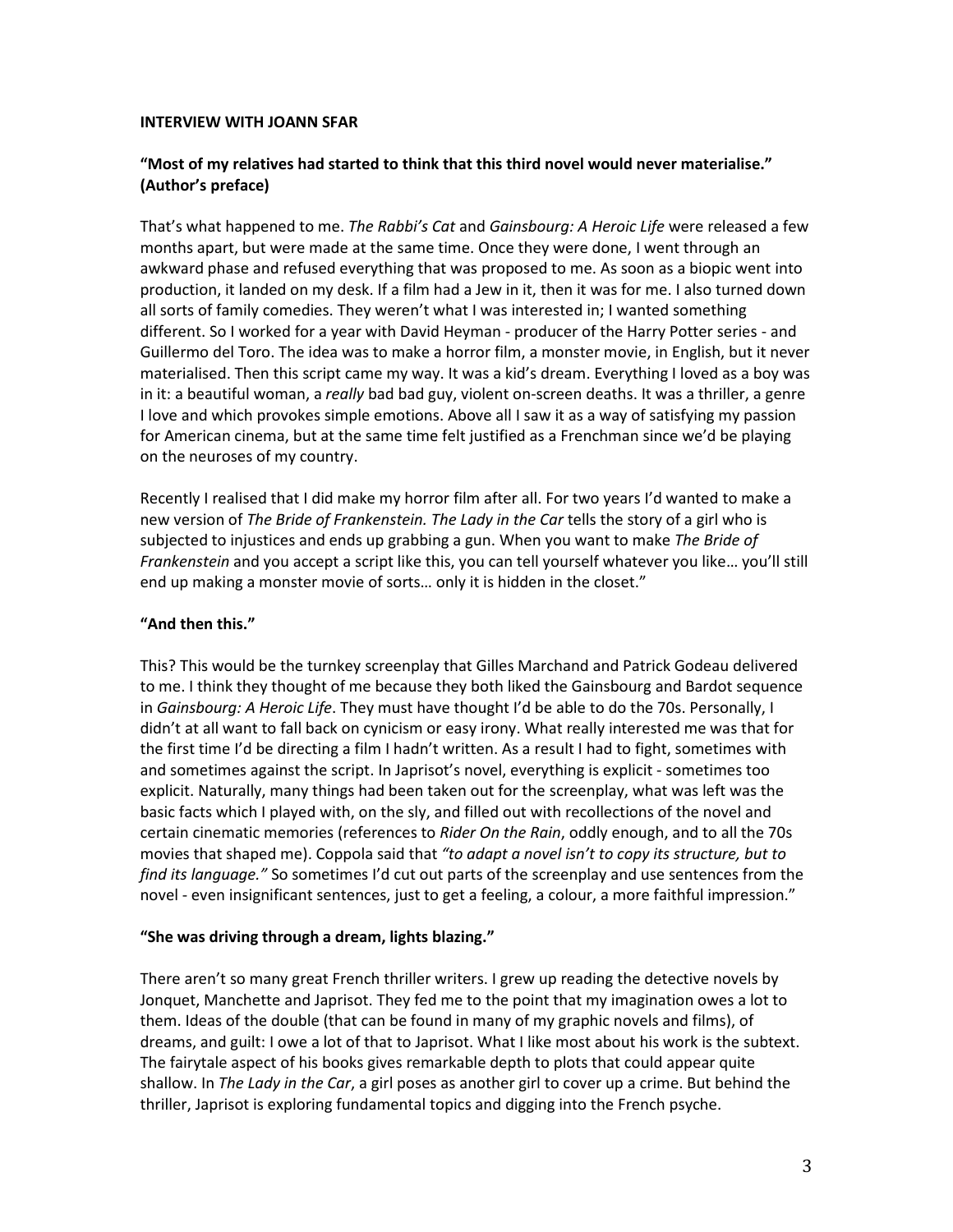We often forget that this is a novel about the war. The heroine's mother was a collaborator, her head was shaved; her father was a smuggler who was killed by a train. For me, the story's central question isn't "Is this girl crazy or not?" but on a deeper level: "What is French guilt?" What is a French woman with a corpse in the trunk of her car? It's breathtaking and it questions our society. It also strikes me that a Japrisot heroine has appeared at regular intervals in recent history. In the 70s, there was *Rider on the Rain*. *One Deadly Summer* left its mark on the 80s' generation. *A Very Long Engagement* was important, if only at the box office. And now *The Lady In the Car…* Like the film, the novel talks about sexual liberation - two women, one of whom has had an abortion, the other of whom has had many lovers, a sexual rivalry… The reason, deep down, I think I agreed to make this film, is because we're all still wondering what happened to *One Deadly Summer*. It's a film that really struck me: it was the first time I saw Adjani, I found it cruel, shocking. People talked about all these raw themes and I found them there, treated in a language and with a music I liked."

#### **"In the studio, the artists talked about cars and Kiki Caron."**

Strictly speaking, I haven't made a period film and it isn't the 70s you're seeing. I chose a very particular aesthetic that I treated in an almost fetishist way, allowing me to return to my cinematic memories, a little bit of sparkly pop magic. I have a strange relationship with all that. My mother was a singer, she was voted Miss '*Age tendre et Tête de bois*' (a popular 60s TV music program) by Eddie Barclay, and she died before my fourth birthday. In my mind, the pop stars of that era are in no way cheap; this is the imaginary world I grew up in, it's why I made *Gainsbourg: A Heroic Life* and why I made this one. Things some find frivolous can be very serious for me. The entire world of the film was built around my heroine, in fact. I loved looking for a young contemporary woman and dressing her in the fashion of that era. It's both beautiful and extremely difficult to wear (the high heels, the tight-fitting dresses) and Freya [Mavor] has had to adopt a very feminine and fragile way of walking. In fact, it's just like my graphic line (the music, the sets…). I begin by asking myself which rules I will adopt. In this case it was immediately clear: horizontal, minimalist, black-and-white movie style lighting, but with colour everywhere and a very specific language. The language of the films I saw when I was a kid, between 1975 and 1980: Claude Sautet, François Truffaut, American B movies…"

## **"He missed America a lot."**

I re-watched a lot of films, mostly American. Because I wanted to make cinema and when you want to make cinema, you have to watch films. Some had no obvious connection with *The Lady in the Car*… *Rambo*, for example. It was the immediacy: Rambo is the hero, he knows what he wants and he gets it. Everything's on the table right from the start, and it's super-efficient. This script was very wordy so I needed immediacy. I also looked to Roger Corman, for a certain type of energy. But the real underlying reference is the western, and for me, Kurosawa's *Yojimbo* is the seminal western. A hero with no name rides into town and sorts everything out. I don't know if it's apparent but in the framing, in the music (the rhythm sounding like Japanese drums), Kurosawa's film was never very far from me. And yet, more than my love for American films, I needed some very French material. Renoir said: "A film takes its nationality from where it was filmed, not from its director." When Lubitsch or Fritz Lang moved to the US, they became American and made American films. As for us, we're French. It might be a drag, but that's how it is. And French cinema is extraordinary. Including its fantastic aspect. I consider myself a child of Feuillade. When certain critics told me my *Gainsbourg* came from nowhere, I thought, these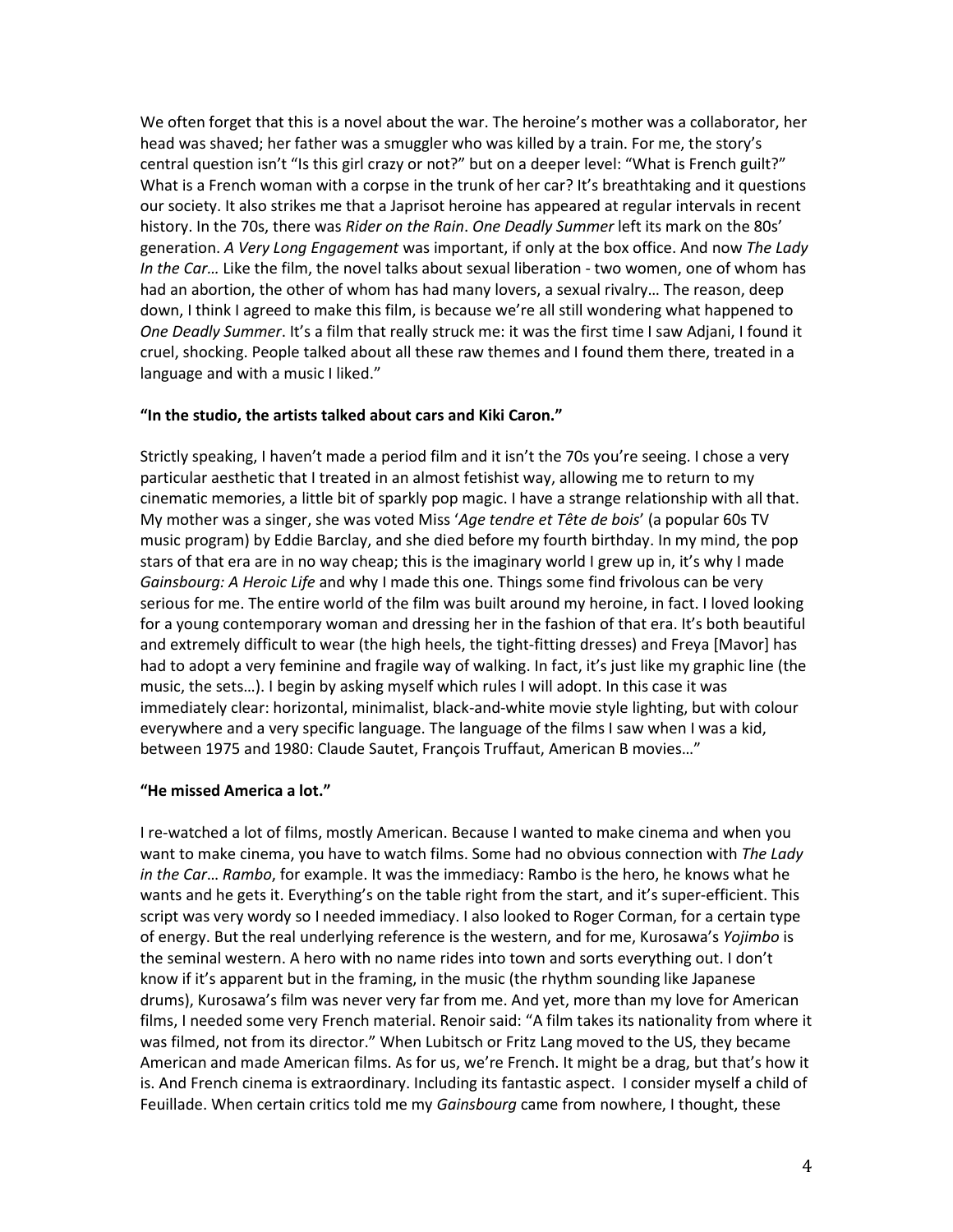people must never have seen anything by Feuillade or Cocteau. But it went further… Today everything is mixed, and *The Lady in the Car* is a symptom of this impurity. I looked for ideas in classics of the New Wave as well as in old gangster movies and 60s melodramas. In Lautner's *Galia* and in Godard's *Weekend*. In *Rider on the Rain* (that I quote in the film) and certain films of Truffaut's. *The Lady in the Car* is there, in this space.

## **"I'll tell them: it was me and it wasn't me."**

Perfect casting was key to the film. The first task was to find Dany - the lady in the car. My heroine. When you're going to be filming an actor for more than 700 shots, you want to be sure you won't get bored, that she'll never be the same… that there will be a multiplicity of emotions. I needed a real gem. The absolute luxury for me, even before making the film, was to choose not only a supremely talented actor but also one the audience doesn't know yet. And I found this in Freya. She's famous in the UK because of the TV series *Skins,* but on the big screen, in France, she isn't known yet. So she was perfect for the part.

Biolay was also perfect. I remember he came with a very precise idea of the character. Straight away he said: "Well, this boss, he's President Chirac." Chirac is a seducer and Biolay truly played the part with him in mind. But if he's genuinely very charming, there are also times when he's not afraid to be a real pig. This intensifies the idea of social justice (an omnipresent subtext in the novel). The character of Elio Germano was cut down from the book due to a structural problem: a bit of a false lead that we couldn't develop as much as in the novel without losing the audience. But I didn't want him to disappear. He's like Molière's Scapin, like my Rabbi's Cat or the Devil in *Gainsbourg* - an essential presence. Elio brought an extraordinary ambiguity to the part. When you see him, he reminds you of something between the young De Niro in *Taxi Driver* and Daniel Auteuil in his early roles. He's in between the Mediterranean romantic type lead - cunning, driven, full of energy - and a cerebral bastard. I worked a lot with the actors and made many drastic changes according to what they brought me. I wasn't looking for madness with them but strangeness, and we achieved this in no small part through dialogue, a true language, if not everyday speech. It's no coincidence that of my four leads only one is Frenchspeaking (a singer); the other three all have dual nationalities or cultures. For Stacy it's England and France, Freya Scotland and France, Elio is Italian and speaks pretty good French. It makes for a slightly dissonant film… which is what I'd envisaged. Bizarre, out of kilter… My love for Gainsbourg didn't go away with the film: I imagined the dialogues put together like 'talk over', almost like Alain Bashung, to reinforce the notion of the "everyday fantastic".

# **"The blondest, most beautiful, most short-sighted (…) of heroines…"**

Freya isn't short-sighted but she *is* the most beautiful. And she's blonde. She had to be blonde in the film because she's blonde in real life. But the day before we started shooting something went wrong with her dye job and she emerged a redhead… As it was her fourth change of hair colour we figured enough was enough. We also figured it would work as a reference to Marlène Jobert in *Rider on the Rain* - a lovely echo. Parmenides explained that "Being is and non-being is not." Truffaut said it more prosaically: "A film is the total of your regrets."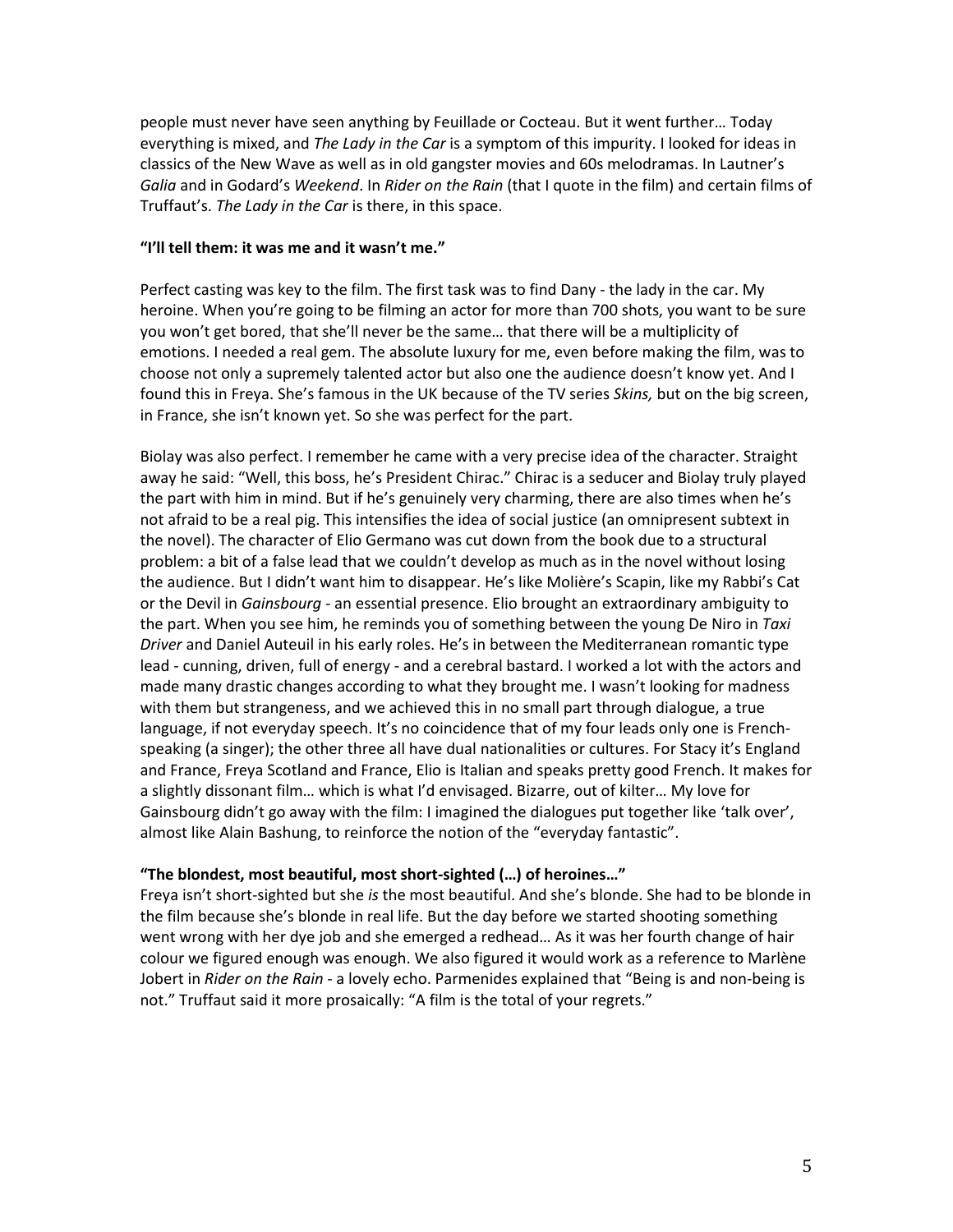# **CAST**

Dany - Freya Mavor Michel Caravaille - Benjamin Biolay Young Man with Dark Eyes - Elio Germano Anita - Stacy Martin Mechanic - Thierry Hancisse (Comédie-Française) Mechanic's Wife: Sandrine Laroche Man at Gas Station 1 - Fred Etherlinck Man at Gas Station 2 - Alain Bellot Truck Driver with Bunch of Violets - Edouard Giard Truck Driver at Transport Café - François-Dominique Blin Sylvie Caravaille - Noémie Morales Mechanic's Little Girl - Lou Lambrecht Lady Who Saw - Vera Van Dooren Pretty Brunette - Chloé de Grom Girl with Her Hair in a Bun - Ines Dubuisson Hotel Receptionist - Alexandre Von Sivers Biker - Olivier Bonjour